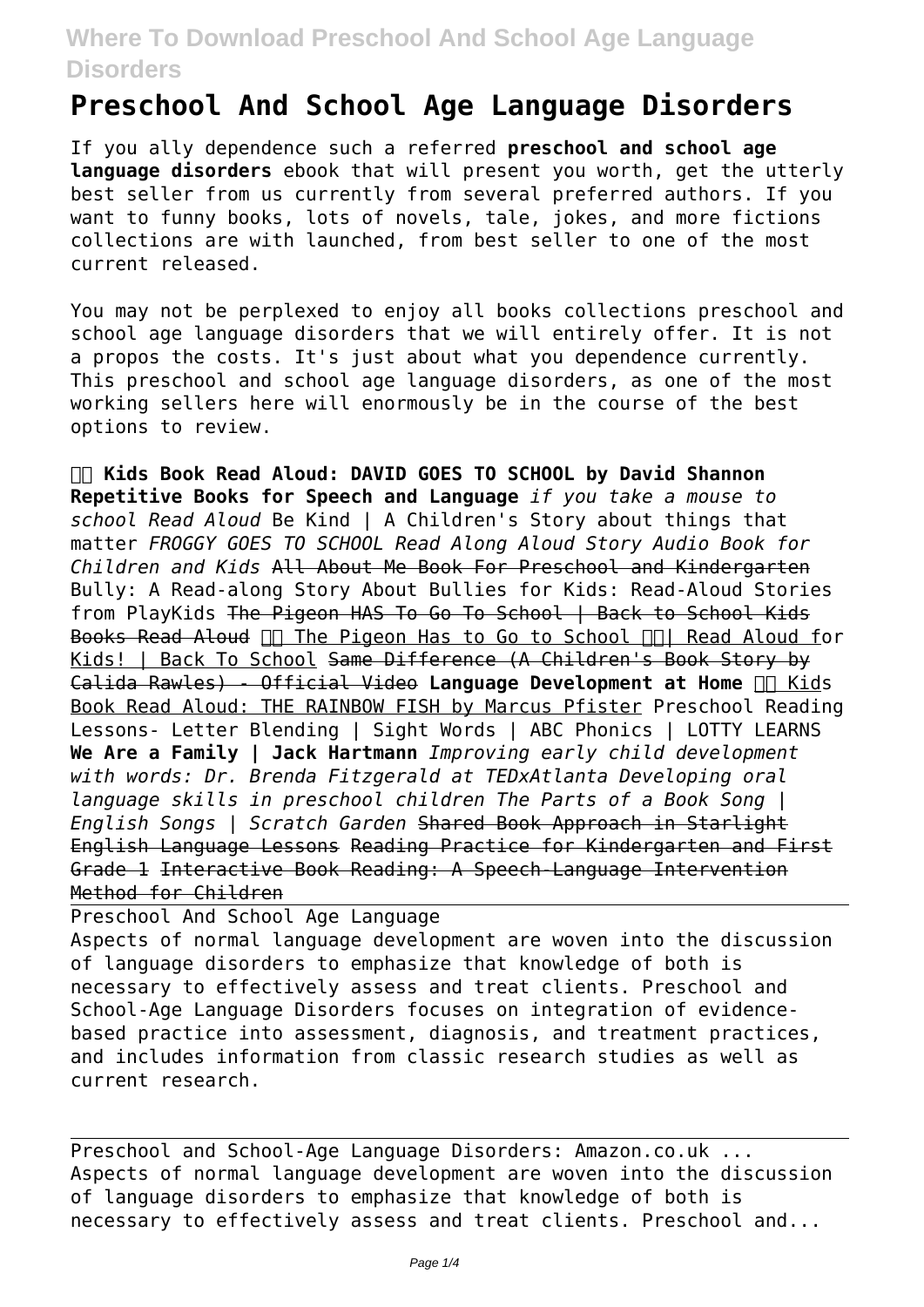## **Where To Download Preschool And School Age Language Disorders**

Preschool and School-Age Language Disorders - Betsy P ... PRESCHOOL AND SCHOOL-AGE LANGUAGE DISORDERS explores language deficits associated with developmental delays and disorders as seen in children ages two to eighteen. Unique to this book is a chapter related to the provision of speech-language services in public schools, including a discussion of federal legislation that impacts service delivery.

Preschool and School-Age Language Disorders, 1st Edition ... Before your children even enter school, they will have mastered the basics of their native language. And although this mastery of the basics tends to occur as early as 4 years of age, children still are in the process of developing the more difficult aspects of language into their school years 2. This is when children begin to conquer phonology, build robust vocabularies, and use complex sentence structures with high frequency.

Language Development in School-Age Children | How To Adult Start studying Preschool and School Age Language Development. Learn vocabulary, terms, and more with flashcards, games, and other study tools.

Preschool and School Age Language Development Flashcards ... and spatial language with preschool and school-aged children. Children's block play naturally enhances skills of observation, communication, experimentation, as well as the development of con-str uctionskills.Whileplaying,childrendevelopsocial,language,math,artisti c,creative,andacademic skills (Hanline, Milton, & Phelps, 2009).

Block play: spatial language with preschool and school ... Milestones for your preschooler at 3-4 years old: Enjoys books, simple songs, nursery rhymes, silly words, and stories. Has a vocabulary of 900 or more words. Most of what they say can be understood. Puts words together to form 3-4 word sentences. Asks and answers "who", "what", and "where" questions.

Communication - Preschool Aged Developmental Milestones ... Aspects of normal language development are woven into the discussion of language disorders to emphasize that knowledge of both is necessary to effectively assess and treat clients. Preschool and School-Age Language Disorders focuses on integration of evidencebased practice into assessment, diagnosis, and treatment practices, and includes information from classic research studies as well as current research.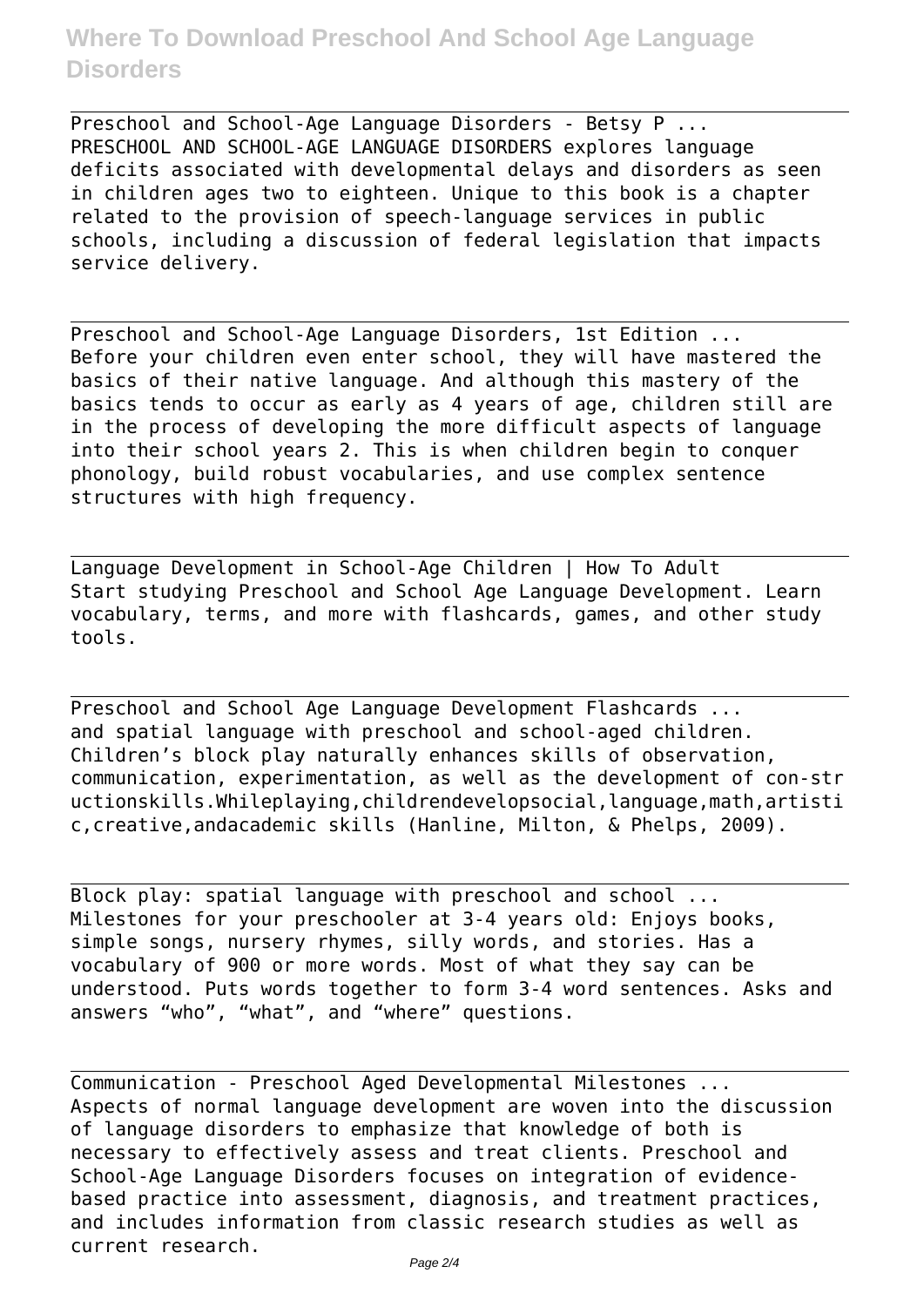Preschool and School-Age Language Disorders: 9781435493124 ... Children can have speech or language problems before they start school. Your child is preschool age if she is 3 to 5 years old and has not yet started kindergarten. She may have problems following directions or understanding questions. She may have trouble learning new words or saying sentences.

Preschool Language Disorders - ASHA Get Free Preschool And School Age Language Disorders Preschool And School Age Language Disorders FeedBooks provides you with public domain books that feature popular classic novels by famous authors like, Agatha Christie, and Arthur Conan Doyle. The site allows you to download texts almost in all major formats such as, EPUB, MOBI and PDF.

Preschool And School Age Language Disorders Preschool is a preparatory school that has been designed for the children under statutory school age. It generally covers children between two and five years of age. A primary school is an elementary school which is generally meant for the children between the ages of five and eleven. ... Develop language and numeracy skills.

Difference between Preschool and Primary School ... preschool and school age language disorders focuses on integration of evidence based practice into assessment diagnosis and treatment practices and includes information from classic research language disorder affects approximately 7 of preschool and school age children researchers have hypothesized neurophysiological biological genetic and psychological cognitive linguistic causes of language disorder but the precise etiology of language disorder has yet to be determined kids with language ...

Preschool And School Age Language Disorders [EBOOK] • Preschool is what the name suggests; an educational setting, where small kids are made to learn basic concepts in math, language and moral science in a playful manner so that they are ready to take the admission test for kindergarten in reputed schools. • Age group for preschool is 2-3, whereas kindergarten starts with 5+.

Difference Between Preschool and Kindergarten | Compare ... Get this from a library! Preschool and school-age language disorders. [Betsy Partin Vinson] -- "Designed for introductory coursework that explores language deficits associated with developmental delays and